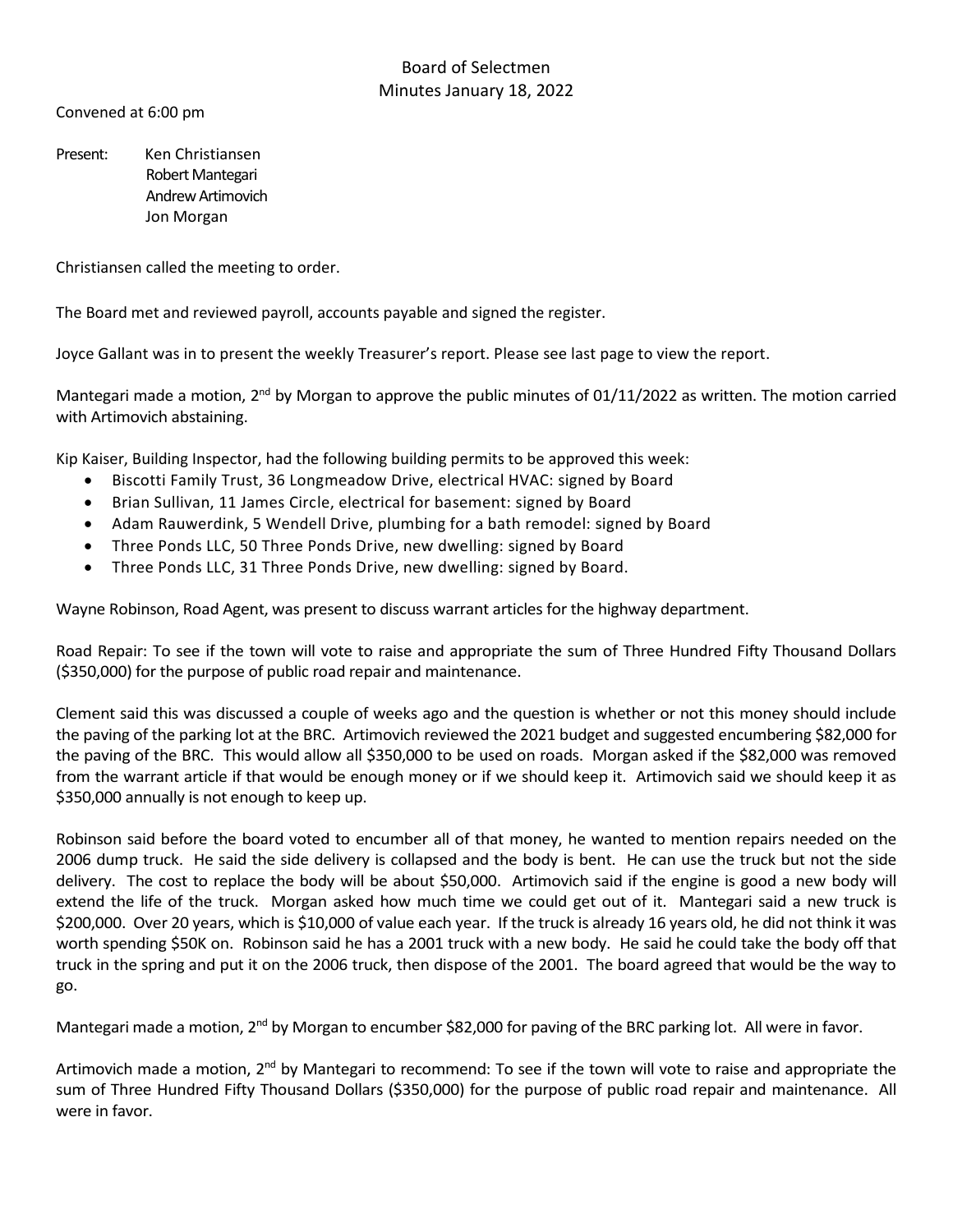## Board of Selectmen

### Minutes January 18, 2022

Robinson said a new truck is about \$200,000. He has 4 trucks that will need to be replaced within the next 6 years. He said they are costing more than they are worth to repair. Clement said there is about \$111,000 in the capital reserve fund (CRF) now. Robinson is requesting an additional \$50,000 for the CRF. Artimovich suggested increasing that to \$100,000 and eliminating the warrant article for winter maintenance. Robinson said he would be okay with that.

Morgan made a motion,  $2^{nd}$  by Artimovich to recommend: To see if the Town will vote to raise and appropriate the sum of One Hundred Thousand Dollars (\$100,000) to be added to the existing Highway Vehicles/Equipment Capital Reserve Fund. (Majority vote required). All were in favor.

CRF Repair of Town Bridges: To see if the Town will vote to raise and appropriate the sum of Twenty-Five Thousand Dollars (\$25,000) to be added to the existing Repair Town Bridges Capital Reserve Fund. (Majority vote required). Tabled until 2/1/2022 when the Mill Road Bridge Bids will be opened.

ETF Winter Maintenance: To see if the town will vote to establish an expendable trust fund under RSA31:19-a for the purpose of winter maintenance and to raise and appropriate the sum of Fifty Thousand Dollars (\$50,000) to be placed in this fund. This amount to come from unassigned fund balance. Further, to name the selectmen as agents to expend from said fund. (Majority Vote Required). Eliminated for 2022.

Rebecca Dunham, Historical Society, was present with the application for the grange to be added to the state registry of historical places. Mantegari made a motion, 2<sup>nd</sup> by Artimovich for Christiansen to sign the application. All were in favor.

Dunham said this shows the determination and value of volunteers and this could not have been accomplished without them.

Mantegari made a motion, 2<sup>nd</sup> by Artimovich for Christiansen to sign the state application for mosquito control. All were in favor.

Joe Bird, Fire Chief, was present to discuss his budget. At the last budget meeting the budget committee voted for the 2 additional firefighters to be a warrant article and removed from the budget. Bird said the budget for 2 at 12 hours, per diems, and standby with the pay matrix is a budget of \$804,994. The increase accounts for the pay matrix, moving the standby pay to the operating budget and increasing the wage to \$100 per night, moving the training to the operating budget (both were previously accounted for in the ambulance budget), and the administrative assistant position going full time. Mantegari made a motion,  $2^{nd}$  by Artimovich to open the fire budget. Artimovich made a motion,  $2^{nd}$  by Mantegari to approve the fire budget of \$804,994. All were in favor.

Bird said the firefighters will be \$91,183.91. Clement said removing these 2 positions from the budget reduces the benefits budget by about \$32,000. The new budget needed for benefits is \$332,131. Artimovich made a motion,  $2^{nd}$  by Mantegari to open the benefits budget. All were in favor. Mantegari made a motion,  $2^{nd}$  by Artimovich to approve the benefits budget of \$332,131. All were in favor.

Clement will work with Bird to finalize the warrant article. Artimovich said Bird was not needed next week if the numbers are ready.

Bird said he would like to ask for \$50,000 to be added to the CRF. He said a new truck will be about \$1M. Clement said there is \$168,000 in the fund now. No deposits have been made since 2017 when the old fire station was sold. Morgan asked for clarification on the \$1M. Bird said they would likely do a lease purchase and whatever is in the CRF would be used as down payment. Mantegari made a motion, 2<sup>nd</sup> by Artimovich to recommend: To see if the Town will vote to raise and appropriate the sum of Fifty Thousand Dollars (\$50,000) to be added to the previously established Fire/Rescue Vehicles Replacement Capital Reserve Fund. (Majority vote required) All were in favor.

Bird said he has a GOFERR grant application for \$50,000 for lifepaks. The total cost is \$58,601.54 leaving the town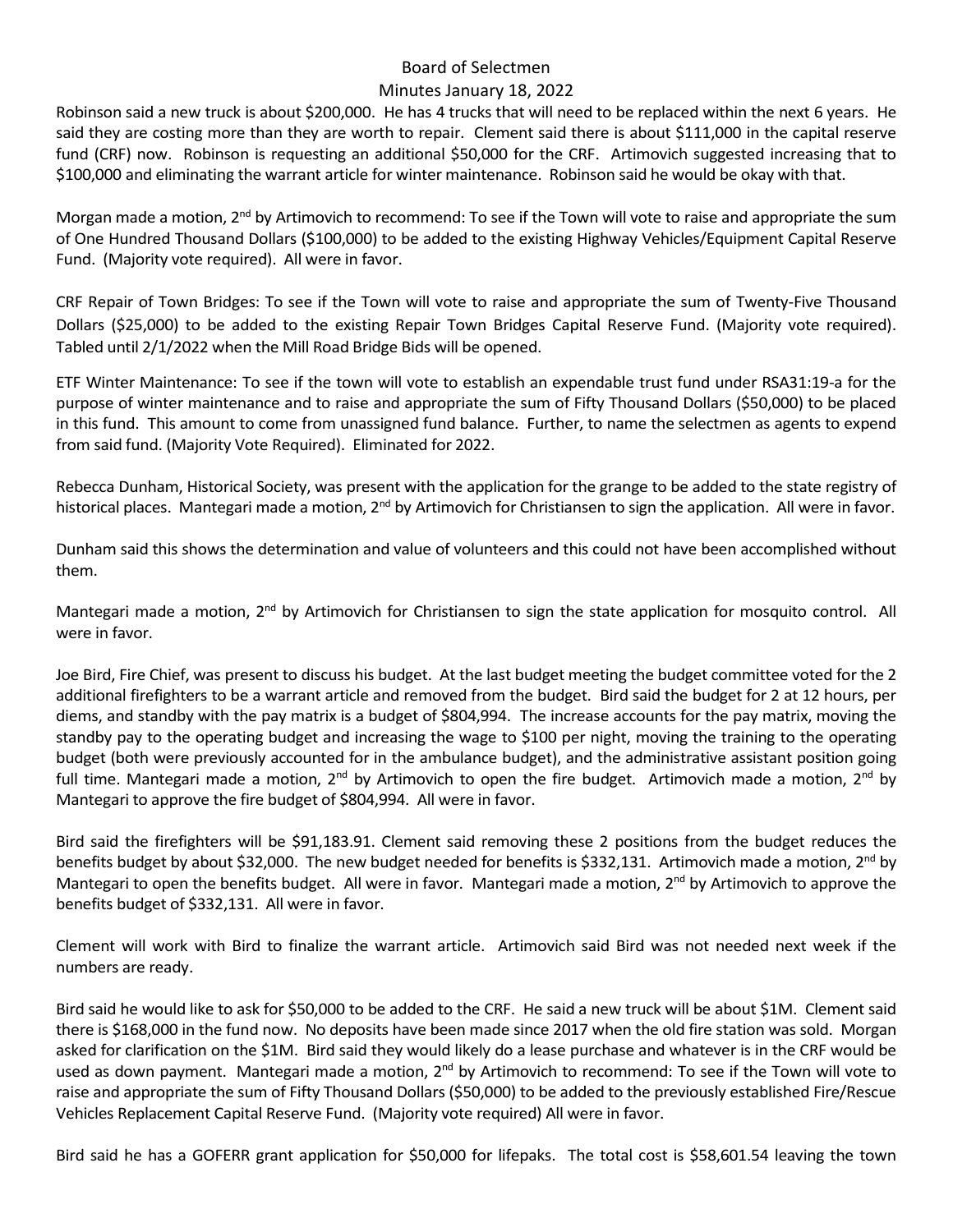### Board of Selectmen

#### Minutes January 18, 2022

contribution to be \$8601.54 (10% grant match of \$5860.15 plus remaining balance over grant award of \$2741.39). He would like to encumber the funds as the grant award is pretty much guaranteed. Clement said as long as the application has a 2021 date on it, it will be acceptable. Mantegari made a motion, 2<sup>nd</sup> by Artimovich to encumber \$8601.54 towards the grant for lifepaks. All were in favor.

Julie Avant, Brentwood Newsletter (BNL), was present to continue the discussion on funding for the BNL for 2022. Avant distributes a memo to the board. Mantegari reads the memo into the record (memo attached). Mantegari said the general government budget will need to be reopened. The cost is \$1472.73 per month, which would account for an increase of \$1869 in the general government budget. Alina Arida, 25 Lebreaux Street, suggested adding an online version to reduce the printing and postage costs. Becky Dunham, BNL, said a survey was done in 2018 and only 4 percent of the participants wanted it online at that time. Morgan said they are asking for a large increase, and he was not sure the entire cost should be absorbed by the town. He said advertisers are paying for something to be published. If the ad is not published, there is no cost to the advertiser so they should not be hesitant to continue to advertise.

Mantegari made a motion, 2<sup>nd</sup> by Artimovich to open the general government budget. The motion carried with Morgan opposed. Mantegari made a motion, 2<sup>nd</sup> by Artimovich to approve the general government budget of \$33,416. The motion carried with Morgan opposed.

Kim Leo, 23 Lebreux Street, said over the summer the town asked for a contract to be put in place with some journalistic standards. She said it is not adding up and would like to see receivables for what we are getting for the money. She is concerned that the town made a commitment to put a contract in place and that it will not happen. Christiansen said it will be discussed next. Mantegari said the commitment made was for a warrant article but discussion about a contract will be coming. Artimovich said we should have a contract in place to define the services to be received. Morgan said this just needs to be transparent. Christiansen asked Avant if she thought a contract was necessary. Tracy Descoteaux, BNL, asked what the contract would say. If it says, they will produce 11 issues a year, then they would sign a contract. They have received \$3700 in advertising last year. Dunham said that is for 3 business directories.

Artimovich said there needs to be a standard of what gets in and what does not. He said if the recreation director submits something, it should be published. Clement said recreation had submitted programming information and was told by the BNL that it would not be published. Descoteaux said Robin Wrighton had responded to Gray that those programs would be promoted one time and then only would be for a fee as they saw it as free advertising. Clement said the programs are town sponsored and the participants are offered a discounted rate to participate through our recreation department. Morgan said they are town services. Clement said if the town employees or town departments make a submission, it should be published and should not be up to the BNL to cut that content. The service provided should be layout and design and not which town programs should be published or not. If there is a question on content from a town department then it should be up to the town to say yes or no, not BNL. Christiansen said if the recreation director sends something, that should be honored as he is a town employee and is promoting town programs.

Avant said she would provide a list of what content is usually included on each page of the issues. Clement said elections, trash and collection, recreation sports and programming, historical society, school district updates, and local news. Dunham said fire, police, and church news is often included as well. Artimovich asked if editorials should be included. Dunham said she felt strongly that editorials should be included to generate healthy discussion in town. Morgan said everyone should be held accountable and was okay with editorials if on a local level. Jim Berlo, 38 Scrabble Road, said conceptually you are about to neuter the newsletter, and this is an attempt to micromanage what they like or do not like about it.

Janice Wiers, Library Director, said she finds the newsletter to be extremely valuable. It is how most patrons learn of library programs and she wants to make sure she gets the most exposure to promote her programs. Over time the content of the library has been cut and space reduced. It is essentially just a calendar now. There are no hours included either. She said if the town is going to pay for the newsletter, then it should include town news. She said the December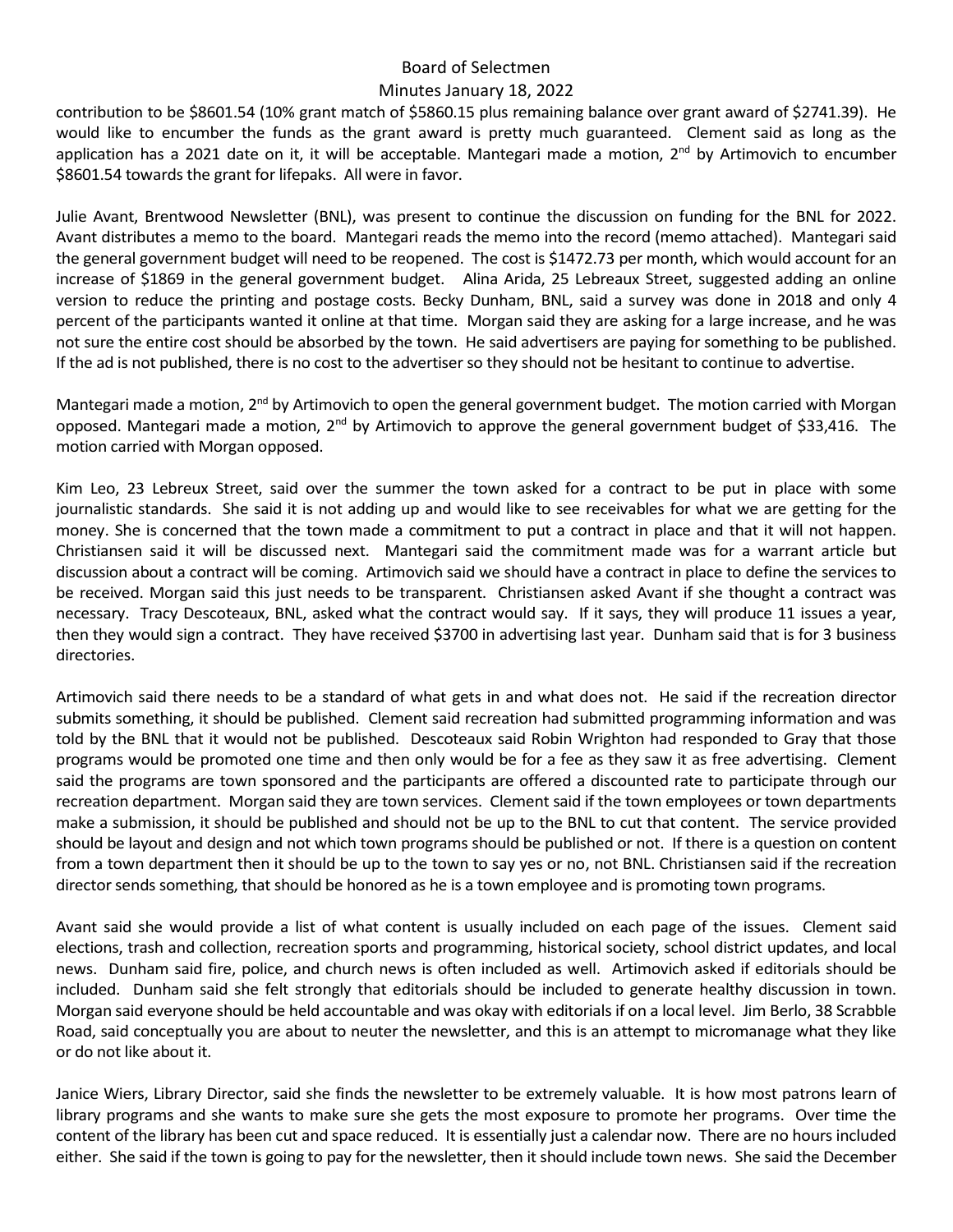### Board of Selectmen

#### Minutes January 18, 2022

issue had a whole page on poinsettias which was beautiful but, in the meantime, she was cut to  $\frac{1}{2}$  a page so that a whole page could feature this article on poinsettias. Recreation and library news should not be cut for these articles. Dunham said we need a cover story to draw interest.

Eric Turer, 33 Peabody Drive, said a couple of years ago he put forward a petition warrant article for a process to be created for content to be reviewed. Turersaid there is a pool of volunteers that have been doing it a long time and why not consider bringing it inhouse.

Lois DeYoung, 105 Crawley Falls Road, said Wrighton spends 40-50 hours a month as editor. That would cost a position and benefits to bring that in house. The BNL is a separate organization and that was done at the request of the town a couple of years ago.

Wiers said she wants to make sure her budget dollars make the most impact. Avant suggested the library comes with what they want presented. Wiers said she does but then is asked to cut it down. A lot of patrons do not use the computer and go to the library to read them. DeYoung asked if she got lots of copies. Wiers said she used to but does not anymore. Wiers said she would like to work with Wrighton, but her hands have been tied. Dunham said the number of copies has been short because of costs. Wiers said that is why she has asked for a pdf and offered to make the copies herself and that was not allowed.

Sue Mitchell asked if there was a list of volunteers. She said she did offer to volunteer and never heard back. Leo said if they need volunteers, they should publish the contact information as that cannot be found anywhere. Jim Johnson, 31 Shannon Way, said call and ask when to show up. Mantegari said we probably do not have the volunteers we used to have, no one's showing up.

Dunham said the newsletter was used for a lot of the content for the 275<sup>th</sup> book. It is a great tool for an archive of town history.

Bill Dunham, 9 Block Drive, said this was nothing more than politics and should continue in the same vein.

Christiansen said let's get back to the warrant article. Morgan said he is concerned about a warrant article without a contract in place. Artimovich suggested that advertising revenue be submitted in December 2022 and that dollar amount is reduced from the 2023 warrant article or budget. Descoteaux, said that would also cover the first 3 months of 2023. Clement asked if they wanted to allow opinion pieces. Christiansen said editorials no, opinions okay. Mantegari said editorials are not needed or warranted. Mantegari said when Linda was editor if someone wrote something then the other side was presented the next month, so it was always balanced. Morgan said Linda used to be contact people if an article was going to run about them to allow them an opportunity to respond in the same issue.

Matt Lipinski, 222 Middle Road, asked if the warrant article was put forward, but a contract was not able to be negotiated can you pull the warrant article before it goes for a vote to the people. Artimovich said it could be tabled at town meeting. Lipinski said it is a reasonable point that Morgan makes but the board has the ability to withdraw the warrant article so there the town would be covered.

Mantegari made a motion,  $2^{nd}$  by Artimovich to recommend: To see if the Town will vote to raise and appropriate the sum of Eleven Thousand, Seven Hundred Eighty-One Dollars (\$11,781) for the purpose of printing, postage, and distribution costs for 8 issues of the Brentwood Newsletter. (Majority vote required). The motion carried with Morgan opposed.

At 8:02 pm Artimovich made a motion, 2nd by Mantegari to adjourn. All were in favor.